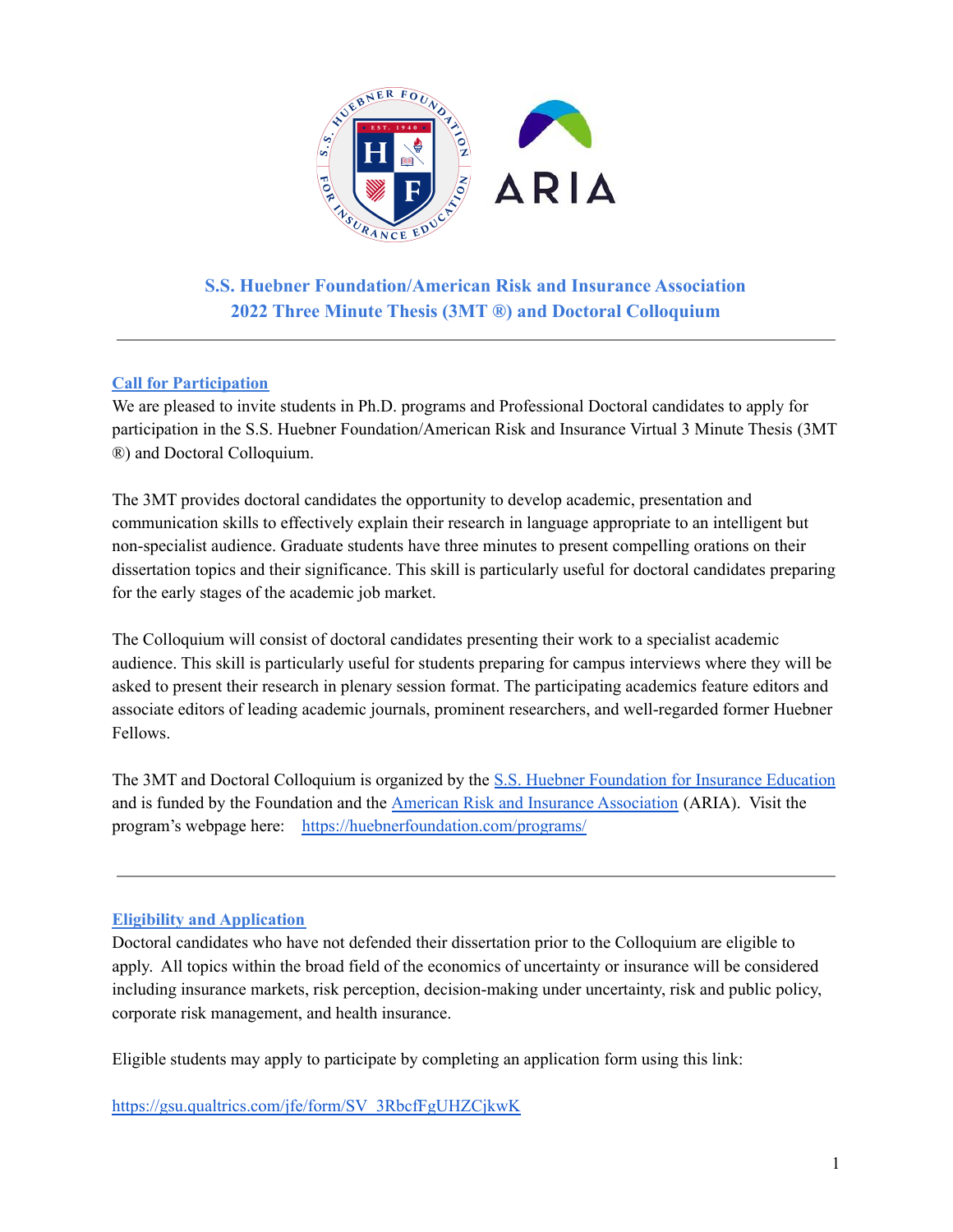## **Competition Guidance and Timeline**

This year, the Foundation is hosting the 3MT virtually from May 16, 2022 to June 12, 2022, and the Colloquium in person on July 31, 2022, the first day of ARIA's annual meeting in Long Beach, CA. All 3MT participants will be invited to participate in an informational workshop to assist with their 3MT preparations and submissions. Four 3MT finalists will be invited to participate in the Doctoral Colloquium and will be provided 1-1 coaching before they present their research in the Colloquium.

## *Competition Timeline*

| Call for participation release         | Week of May 2, 2022                                  |
|----------------------------------------|------------------------------------------------------|
| 3MT video preparation virtual workshop | May 18, 2022 at 2:00 pm EST                          |
| 3MT video application deadline         | June 1, 2022                                         |
| 3MT video submission deadline          | June 12, 2022                                        |
| 3MT decisions announced                | June 30, 2022                                        |
| Coaching sessions for 3MT 4 finalists  | Week of July 11, 2022                                |
| Doctoral Colloquium for the finalists  | July 31, 2022 $\omega$ 1:00 pm ARIA's Annual Meeting |

### **Awards**

The S.S. Huebner Foundation and ARIA will award the four finalists of the 3MT a stipend towards their trip expenses to the ARIAAnnual Conference in Long Beach, CA. Finalists will deliver their 3MT presentation during the conference and also a 45 minute presentation during the colloquium. Additionally, the Foundation will feature competition finalists on the S.S. Huebner Foundation for Insurance Education webpage and newsletters during the course of the competition and throughout the academic year.

### **Format - 3MT**

The Three [Minute](https://threeminutethesis.uq.edu.au/) Thesis (3MT ®) competition celebrates the exciting research conducted by Doctor of Philosophy (PhD) students and by those earning Professional Doctorates. Developed by The University of Queensland (UQ), 3MT cultivates students' academic, presentation, and research communication skills. The competition supports their capacity to effectively explain their research in three minutes, in a language appropriate to a non-specialist audience.

The S.S. Huebner Foundation/ARIA 3MT ® begins with interested candidates submitting an application and attending an "orientation" meeting to receive guidance regarding the creation, recording and submission of their 3MT presentation. The orientation will be held on May 18 at 2:00 pm EST and will be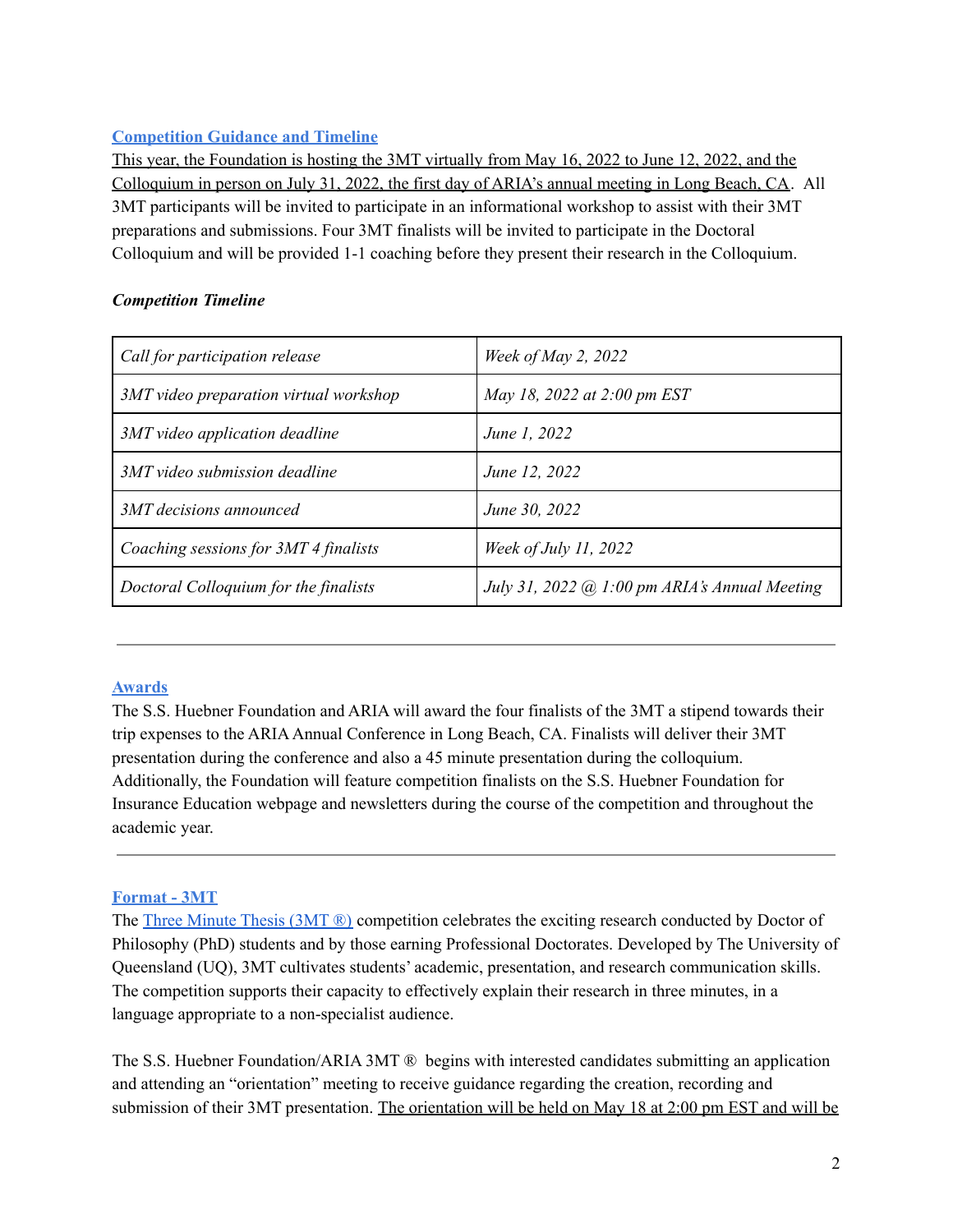recorded so participants around the world can easily attend regardless of time zone. Participants must submit their 3MT video by June 12, 2022 for initial review by the Foundation's judges.

Our judges will review the video submissions and announce the 4 finalists of the 3MT competition on June 30, 2022. Finalists will be notified by email.

## **Format - Doctoral Colloquium**

The Doctoral Colloquium consists of student presentations of their work in plenary session format. Each presentation will last 45 minutes, with 15 minutes for question and answer. The Colloquium supports community-building by connecting beginning and advanced researchers and provides a forum for doctoral candidates to practice presenting their research in an informed, rigorous yet supportive environment that allows students to receive feedback they can incorporate into their research and their presentations moving forward.

All invitees will be provided a virtual coaching session before the Colloquium. These 1-1 coaching sessions will be individualized to each participant and include both a speech coach and a research scholar. The coaching sessions will be scheduled between July 11 - July 15, 2022.

The Doctoral Colloquium will be held in person on July 31, 2022 at the ARIAAnnual Meeting being held in Long Beach, CA. Participants will include the four finalists and distinguished scholars and industry executives. The event will be organized such that the finalists will present their research in plenary session format to the executive/scholar panel. We will also invite ARIA members and Huebner Fellows attending the conference and who have an interest in risk and insurance research to participate as audience members.

All finalists who participate will receive a plaque following the Colloquium recognizing their participation as Huebner Doctoral Colloquium Fellow. The four finalists will also be invited to a session at the ARIAAnnual Meeting where they give the three minute version of their presentation to a live audience. Doing so will give the colloquium fellows the opportunity to present the elevator version of their presentation where they can receive live feedback from a diverse set of commentators.

# **Judging Panel**

The 3MT presentation judges and Doctoral Colloquium panelists will be academics and corporate executives affiliated with the S.S. Huebner Foundation for Insurance Education and ARIA.

- Robert [Henrikson](https://en.wikipedia.org/wiki/C._Robert_Henrikson) Chair, Huebner Board; Retired President & CEO, MetLife (TBC)
- Jim [Moore,](https://www.linkedin.com/in/jim-moore-65972b5/) Huebner Fellow (1998), Huebner Board Member; President, Avalana Advisors (TBC)
- [Richard](https://robinson.gsu.edu/profile/richard-d-phillips/) Phillips, Huebner Fellow (1994), Huebner Board Member; Dean of Robinson College, Georgia State University
- Other panelists TBC